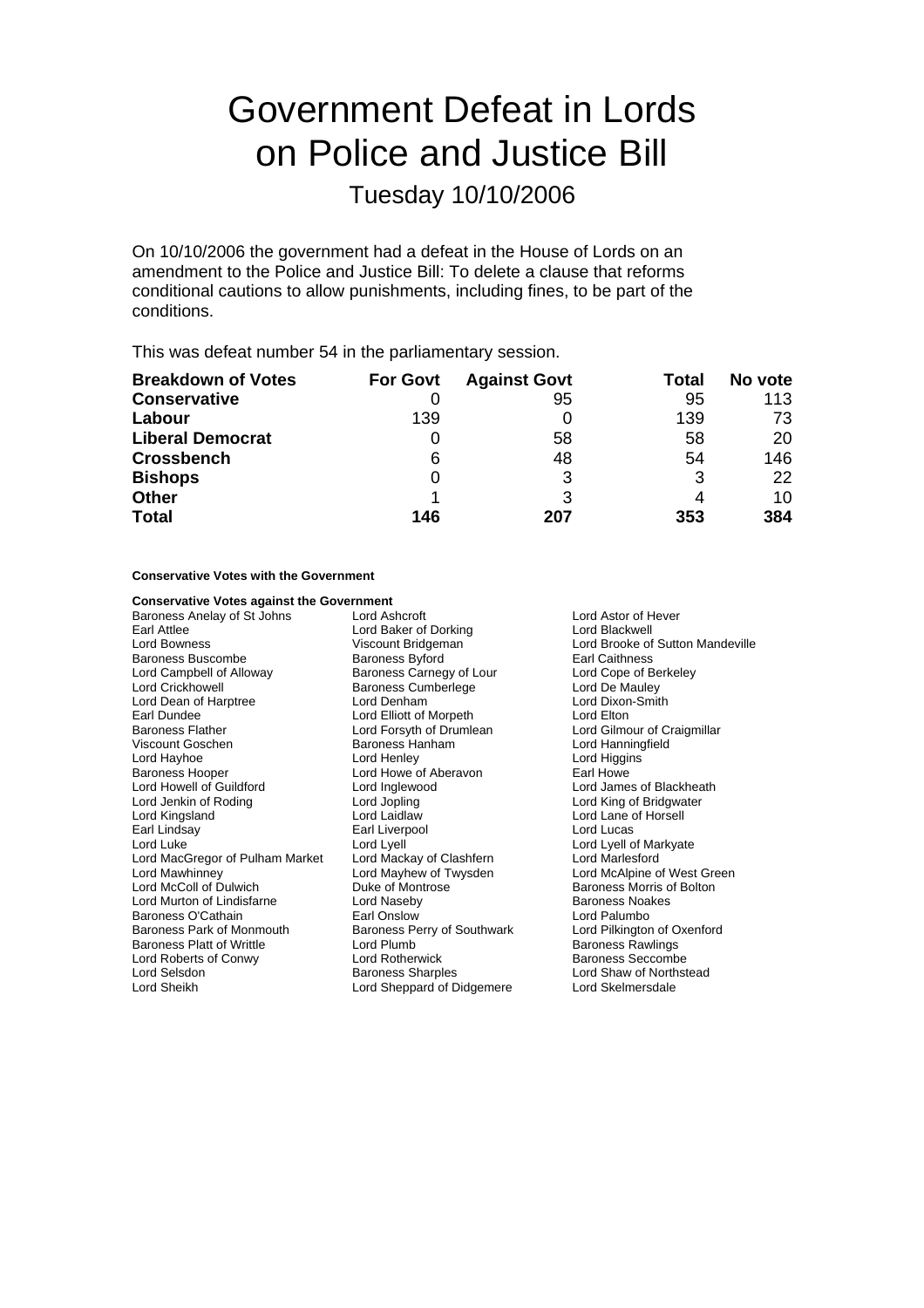Lord Soulsby of Swaffham Prior Lord Stewartby **Lord Strathclyde**<br>
Lord Swinfen **Colloce Lord Taylor** of Holbeach **Lord Tebbit** Baroness Trumpington **Baroness Viscount Ullswater** Baroness Verman Baroness Verman Viscount Ullswater **Baroness Verman Baroness Verman Viscount Ullswater** Lord Waddington **Lord Wade of Chorlton Chorles Chorles**<br>
Baroness Wilcox **Lord Windlesham** Baroness Wilcox

**Labour Votes with the Government**<br>**Lord Acton** 

Baroness Amos<br>
Lord Ashley of Stoke Stock Baroness Ashton of Upholla Lord Ashley of Stoke **Baroness Ashton of Upholland** Lord Barnett<br>
Lord Bassam of Brighton **Lord Barnett Lord Barnett** Lord Bhattacharyya Lord Bassam of Brighton Lord Bernstein of Craigweil and Lord Bhattachary<br>Lord Bilston Baroness Blackstone Baroness Blood Lord Borrie Lord Boyd of Duncansby Lord Brooke of Alverthorpe Lord Brookman Lord Burlison Lord Carter Lord Carter of Coles Lord Christopher Lord Clarke of Hampstead<br>
Lord Clinton-Davis Baroness Cohen of Pimlico Lord Corbett of Castle Vale Baroness Crawley **Lord Cunningham of Felling Clova** Lord Davidson of Glen Clova<br>
Lord Davies of Oldham Lord Davies of Coity **Baroness Dean of Thornton-I** Lord Dubs<br>
Lord Evans of Temple Guiting Lord Elder Correct Correct Lord Evans of Watford<br>
Lord Evans of Temple Guiting Lord Falconer of Thoroton Baroness Farrington of Lord Evans of Temple Guiting Lord Falconer of Thoroton Evan Baroness Farrington of Ribbleton<br>Lord Faulkner of Worcester Lord Foster of Bishop Auckland Lord Foulkes of Cumnock Lord Fyfe of Fairfield **Baroness Gale** Lord Gavron<br>
Baroness Gibson of Market Rasen Baroness Golding **Lord Goldsmith** Baroness Gibson of Market Rasen Baroness Golding<br>
Lord Gordon of Strathblane Baroness Goudie Lord Gordon of Strathblane **Baroness Goudie Corporation** Baroness Gould of Potternewton<br>Baroness Gould of Brookwood **Baroness Baroness Gould Corporation** Lord Greason Lord Gould of Brookwood Lord Graham of Edmonton Lord Gregson Lord Hart of Chilton **Lord Haskel Communist Communist Communist** Baroness Henig<br>Baroness Hilton of Eggardon Lord Hogg of Cumbernauld Baroness Hollis of Heigham Baroness Hilton of Eggardon Lord Hogg of Cumbernauld Baroness Hollis of Heighar<br>Baroness Howells of St Davids Lord Hoyle Lord Hord Hughes of Woodside Baroness Howells of St Davids Lord Hoyle Lord Hoyle Lord Hughes of Wood Hughes of Woodside Lord Hunt of Chesterton Lord Irvine of Lairg Lord Hunt of Kings Heath Lord Janner of Braunstone **Baroness Jones of Whitchurch** Lord Jones<br>
Lord King of West Bromwich **Baroness Kingsmill** Baroness Kingsmill Lord King of West Bromwich Baroness Kingsmill Baroness Kingsmill Lord Lavard Lord Leitch **Lord Lipsey** Lord Lipsey **Baroness Lockwood**<br>
Lord Lord Mackenzie of Final Lord Macdonald of Tradeston **Lord Mackenzie of Final Lord Cord Mackenzie** of Final Lord Lofthouse of Pontefract Lord Macdonald of Trad ston e Lord Mackenzie of Framwellgate Lord MacKenzie of Culkein Lord Mason of Barnsley Baroness Massey of Darwen<br>
Baroness McIntosh of Hudnall Lord McKenzie of Luton Lord Mitchell Lord Moonie **Lord Morgan** Lord Morgan **Baroness Morgan of Huyton**<br>Baroness Morgan of Drefelin **Baroness Morgan Lord Morris of Manchester** Baroness Morris of Yardley Baroness Morgan of Drefelin Lord Morris of Manchester Baroness<br>
Lord Morris of Aberavon Lord Patel of Blackburn Lord Paul Lord Morris of Aberavon Lord Pendry Baroness Pitkeathley Lord Plant of Highfield Baroness Prosser **Baroness Quin**<br>
Lord Randall of St Budeaux **Baroness Rendell of Babergh** Lord Richard Lord Rooker Lord Rosser Lord Rowlands Baroness Royall of Blaisdon and Lord Sawyer **Baroness Scotland of Asthal**<br>
Lord Sewel **Cord Stand Scotland Cord Sheldon** Breed Cord Scount Simon Lord Sewel **Lord Sheldon** Lord Sheldon **Viscount Simon**<br>
Baroness Smith of Gilmorehill **Lord Smith of Leigh** (Lord Shape Baroness Smith of Gilmorehill Lord Smith of I<br>Lord Soley Lord Snape Lord Tomlinson Lord Triesman Lord Truscott Baroness Turner of Camden Baroness Uddin Chroness Communist Cord Warner Chroness Warwick of Undercliffe Baroness Whitaker Chroness Lord Williams of Elvel Baroness Warwick of Undercliffe Baroness Whitaker Lord Woolmer of Leeds

Lord Taylor of Holbeach Lord Tebbit<br>Viscount Ullswater Lord Tearoness Verma

Lord Adonis<br>
Lord Anderson of Swansea<br>
Lord Archer of Sandwell Baroness Blackstone Baroness Cohen of Pimlico Lord Donoughue<br>Lord Elder Lord Foster of Bishop Auckland in Lord Foulkes<br>
Baroness Gale in Lord Gavron Lord Harris of Haringey Lord McKenzie of Luton Baroness Rendell of Babergh<br>Lord Rosser Baroness Taylor of Bolton

Lord Davies of Oldham Lord Davies of Coity<br>
Lord Davies of Coity<br>
Lord Davies Cord Donoughue<br>
Lord Drayson<br>
Lord Drayson Lord Lea of Crondall Lord Soley **Lord Strabolgi** Cord Strabolgi **Baroness Symons of Vernham Dean**<br>
Lord Taylor of Blackburn **Baroness Taylor of Bolton** Lord Temple-Morris

**Labour Votes against the Government**